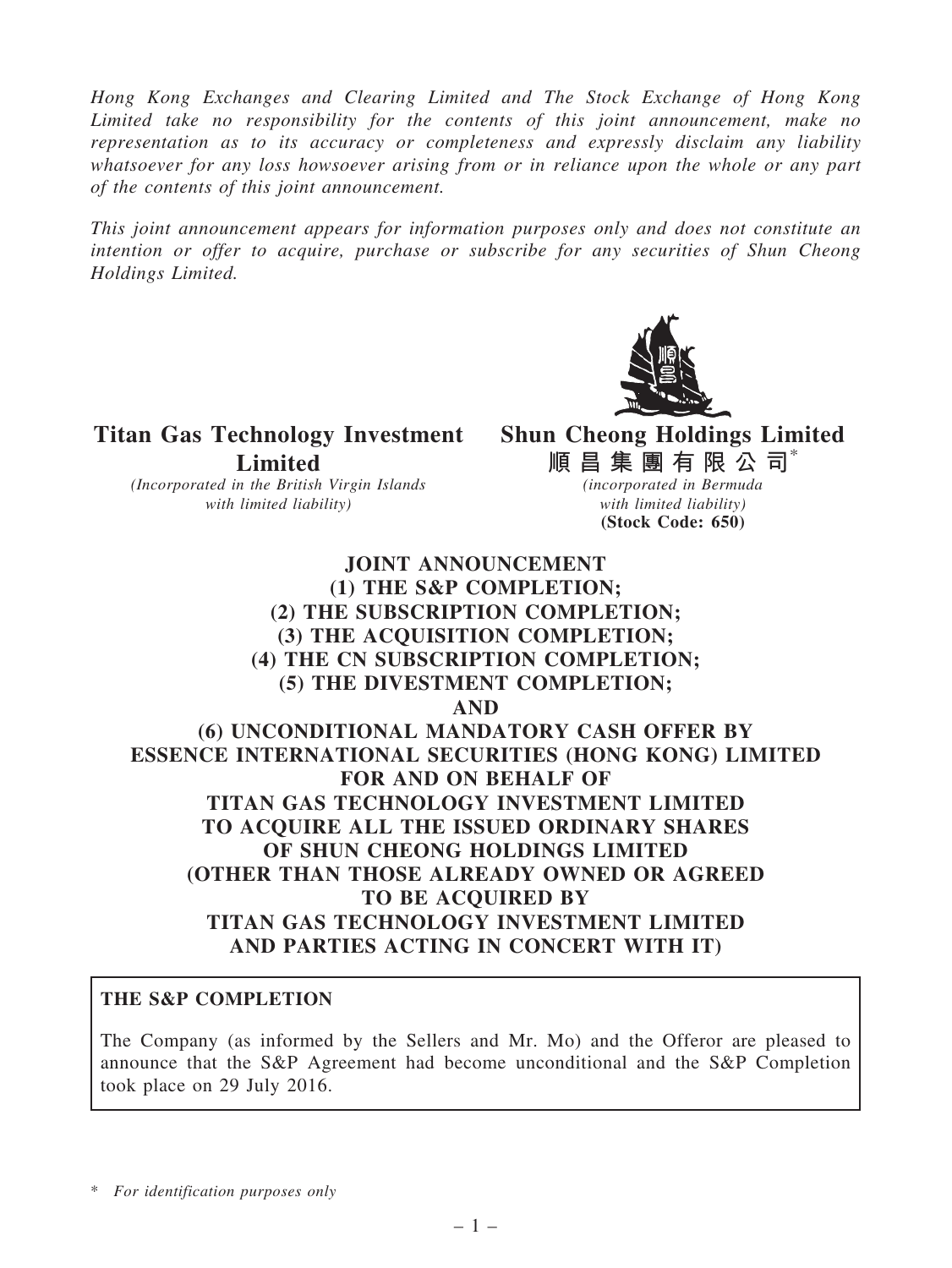# THE SUBSCRIPTION COMPLETION

The Board is pleased to announce that the conditions precedent of the Subscription Agreement have been fulfilled, and the Subscription Completion took place on 29 July 2016, simultaneously with the Acquisition Completion, the CN Subscription Completion and the Divestment Completion. Sonic Gain Limited has reduced its Ordinary Shares Subscription by 5,000,000 Ordinary Subscription Shares and pursuant to the terms of the Subscription Agreement, the Offeror has agreed to correspondingly subscribe for such 5,000,000 Ordinary Subscription Shares. The total number of Ordinary Subscription Shares subscribed for, and allotted and issued to the Offeror under the Subscription increases from 649,641,578 to 654,641,578. Save as disclosed above, there is no other material change to the Subscription.

# THE ACQUISITION COMPLETION

The Board is pleased to announce that the conditions precedent of the Acquisition Agreement have been fulfilled, and the Acquisition Completion took place on 29 July 2016, simultaneously with the Subscription Completion, the Divestment Completion and the CN Subscription Completion.

# THE CN SUBSCRIPTION COMPLETION

The Board is pleased to announce that the conditions precedent of the CN Subscription Agreement have been fulfilled, and the CN Subscription Completion took place on 29 July 2016, simultaneously with the Subscription Completion, the Acquisition Completion and the Divestment Completion.

## THE DIVESTMENT COMPLETION

The Board is pleased to announce that the conditions precedent of the Divestment Agreement have been fulfilled, and the Divestment Completion took place on 29 July 2016, simultaneously with the Subscription Completion, the Acquisition Completion and the CN Subscription Completion. Upon the Divestment Completion, the principal business of the Restructured Group will be upstream oil exploration, development and production.

## UNCONDITIONAL MANDATORY CASH OFFER

Immediately after the S&P Completion (prior to the Subscription Completion and the CN Subscription Completion), the Offeror and parties acting in concert with it became interested in an aggregate of 199,410,000 Ordinary Shares (representing approximately 57.41% of the total number of Ordinary Shares in issue as at the date of the S&P Completion and prior to the Subscription Completion and the CN Subscription Completion) and the Sale Bonds with an aggregate principal amount of HK\$96,832,526. Accordingly, pursuant to Rule 26.1 of the Takeovers Code, the Offeror is required to make an unconditional mandatory cash offer for all the issued Ordinary Shares (other than those already owned or agreed to be acquired by the Offeror and parties acting in concert with it). Essence Securities will, on behalf of the Offeror, make the Offer.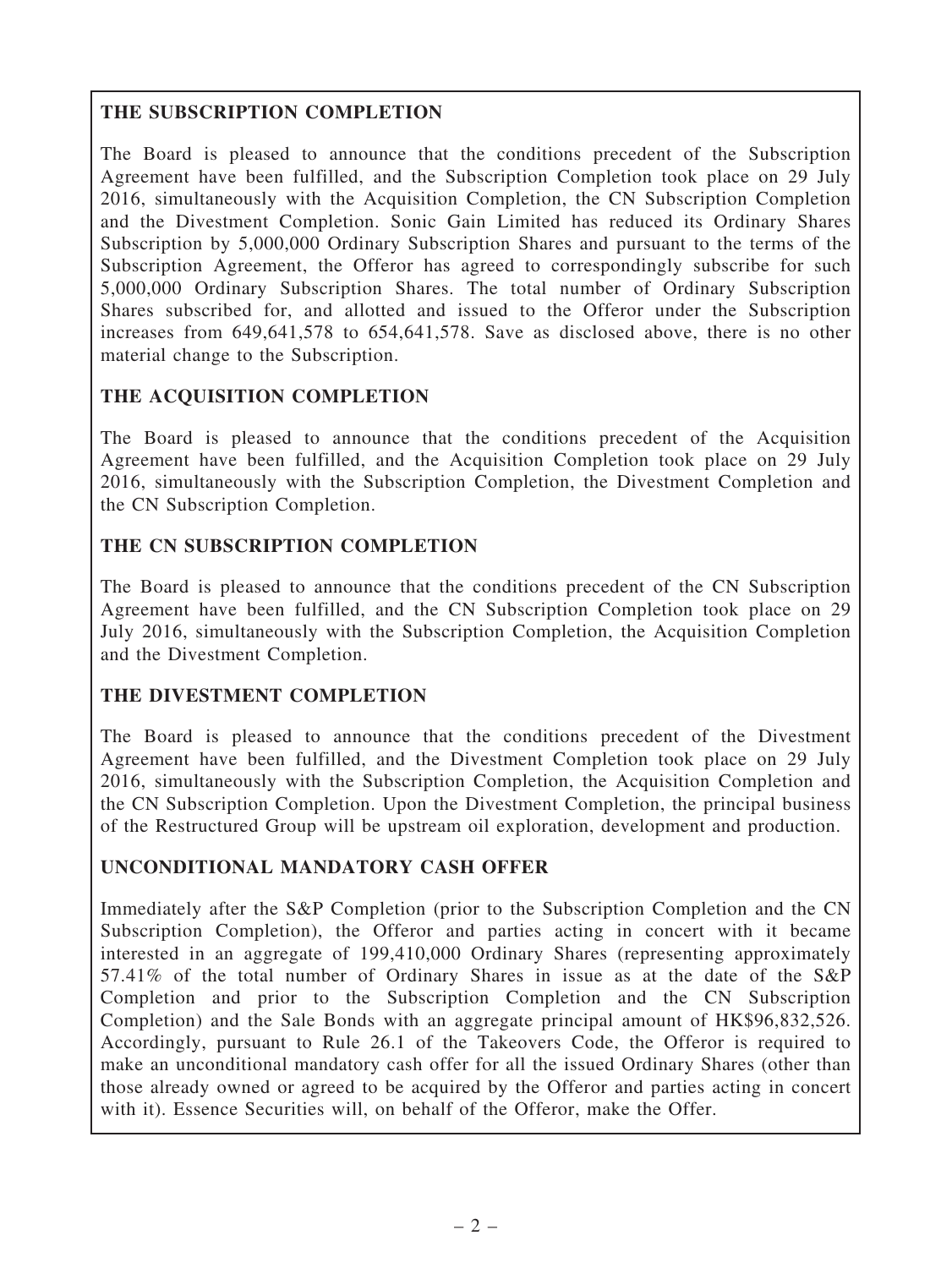## DESPATCH OF COMPOSITE DOCUMENT

Pursuant to the consent granted by the Executive pursuant to Note 2 to Rule 8.2 of the Takeovers Code dated 29 June 2016, the latest time for the despatch of the Composite Document (together with the Form of Acceptance) will be a date falling within seven days of the S&P Completion or 7 September 2016, whichever is earlier. It is expected that the Composite Document and the accompanying Form of Acceptance will be despatched to the Shareholders on 5 August 2016. Further announcement in relation to the despatch of the Composite Document and the accompanying Form of Acceptance will be made by the Offeror and the Company as and when appropriate.

References are made to the (i) joint announcement of Shun Cheong Holdings Limited (the "Company") and Titan Gas Technology Investment Limited (the "Offeror") dated 27 October 2015 (the ''Joint Announcement'') in relation to, among other things, the Transfer and the Transactions; (ii) the Company's announcement dated 20 November 2015; (iii) the announcements dated 7 January 2016, 28 January 2016, 23 March 2016 and 28 June 2016 jointly issued by the Offeror and the Company; (iv) the circular of the Company dated 29 June 2016 in relation to, among others, the Transfer and the Transactions contemplated thereunder (the ''Circular''); and (v) the announcement of the Company dated 22 July 2016 in relation to the poll results of the SGM held on 22 July 2016. Unless the context otherwise requires, terms defined in this joint announcement shall have the same meaning as those defined in the Joint Announcement and the Circular.

### THE S&P COMPLETION

The Company (as informed by the Sellers and Mr. Mo) and the Offeror are pleased to announce the S&P Agreement became unconditional and the S&P Completion took place on 29 July 2016. Upon the S&P Completion, the Offeror has paid the consideration for the Sale Shares and the Sale Bonds in full. Pursuant to the S&P Agreement, the Offeror has acquired (i) the Sale Shares (including those under the Tranche 1 Transfer and the Tranche 2 Transfer), representing approximately 50.38% of the total number of Ordinary Shares in issue as at the date of the S&P Completion (prior to the Subscription Completion and the CN Subscription Completion), and (ii) the Sale Bonds (including those under the Tranche 1 Transfer and the Tranche 2 Transfer), being part of the Convertible Bonds, with an aggregate principal amount of HK\$96,832,526, at a consideration of HK\$117,180,000 for the Sale Shares, being equivalent to HK\$0.6696 per Sale Share, and HK\$175,477,833 for the Sale Bonds, being equivalent to HK\$0.6696 per underlying CB Conversion Share (which may fall to be issued upon exercise of the conversion rights attached to the Sale Bonds at the Existing CB Conversion Price of HK\$0.3695 per CB Conversion Share (being the effective conversion price at the time of the S&P Completion)).

### THE SUBSCRIPTION AGREEMENT

As set out in the Joint Announcement and the Circular, on 22 June 2015, the Company and the Subscribers entered into the Subscription Agreement pursuant to which, the Subscribers conditionally agreed to subscribe for, and the Company conditionally agreed to allot and issue, a total of 4,017,323,774 Subscription Shares, comprising (i) 1,269,414,575 Ordinary Subscription Shares under the Ordinary Shares Subscription; (ii) 1,373,954,600 Preferred Shares under the Tranche 1 Preferred Shares Subscription; and (iii) 1,373,954,599 Preferred Shares under the Tranche 2 Preferred Shares Subscription, at the Subscription Price of HK\$0.6696 per Subscription Share.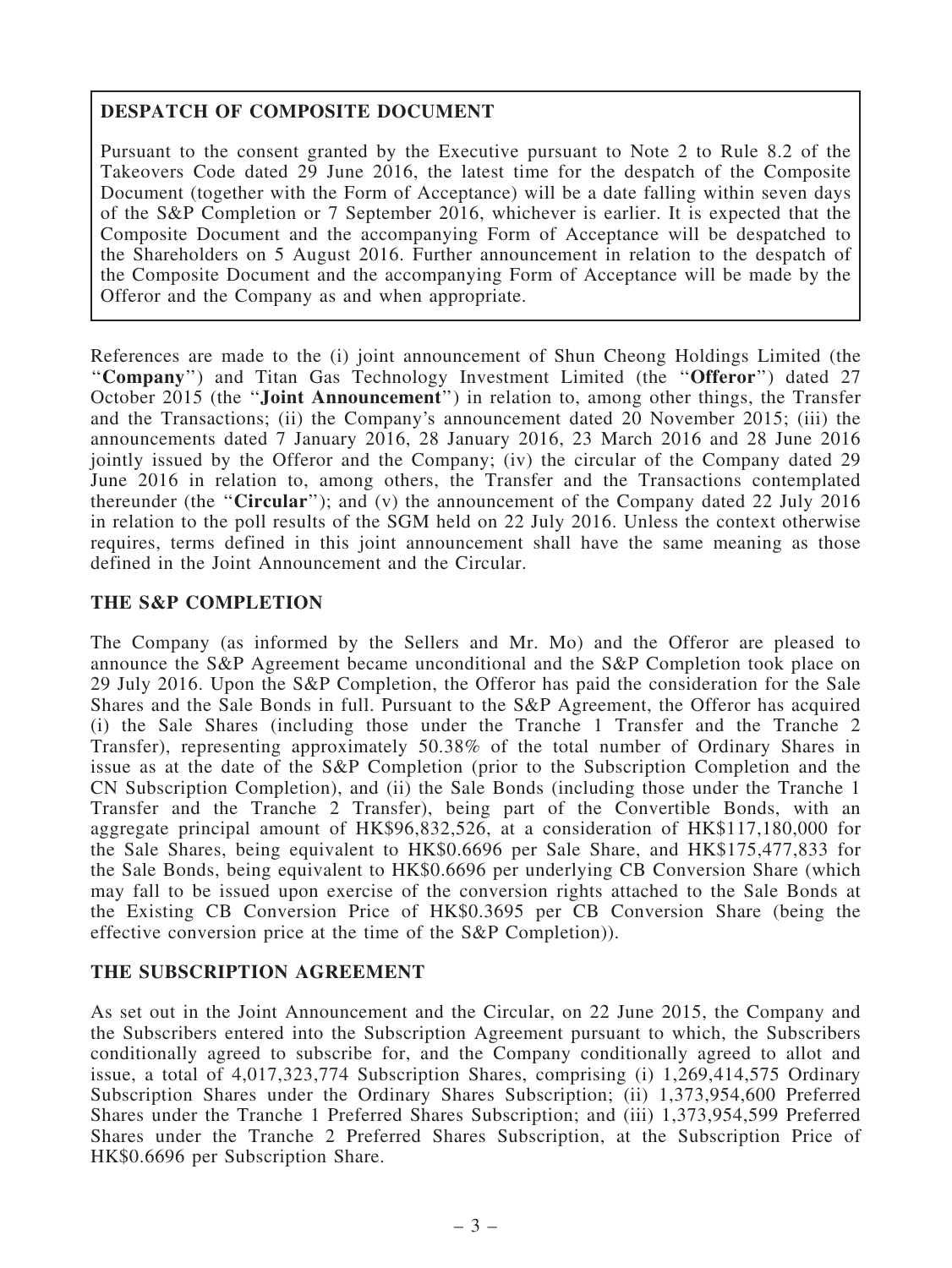#### Allocation of Ordinary Subscription Shares under the Subscription Agreement

Sonic Gain Limited has reduced the number of Ordinary Subscription Shares it subscribed for by 5,000,000 Ordinary Subscription Shares. Pursuant to the terms of the Subscription Agreement, the Offeror has correspondingly agreed to take up and subscribe for those 5,000,000 Ordinary Subscription Shares. The total number of Ordinary Subscription Shares allotted and issued to the Offeror increases from 649,641,578 to 654,641,578.

The total number of the Subscription Shares, total proceeds from the Subscription and the related payment schedule remain unchanged.

After the change in allocation of Ordinary Subscription Shares under the Subscription Agreement, the following table sets out a summary of the Subscription Shares allotted and issued to the Subscribers:

| <b>Subscribers</b> |                                                                                                                      | <b>Ordinary Subscription</b><br><b>Shares</b> |                                               | Tranche 1 and Tranche 2<br><b>Preferred Shares</b> |                                               |  |
|--------------------|----------------------------------------------------------------------------------------------------------------------|-----------------------------------------------|-----------------------------------------------|----------------------------------------------------|-----------------------------------------------|--|
|                    |                                                                                                                      | Number of<br>Ordinary<br><b>Shares</b>        | Aggregate<br>Subscription<br>Monies<br>$(HK\$ | Number of<br>Preferred<br><b>Shares</b>            | Aggregate<br>Subscription<br>Monies<br>$(HK\$ |  |
| (1)                | The Offeror                                                                                                          | 654, 641, 578                                 | 438,348,001                                   | 1,411,505,622                                      | 945,144,164                                   |  |
| (2)                | Lu Xi                                                                                                                | 14,934,289                                    | 10,000,000                                    |                                                    |                                               |  |
| (3)                | Fang Chao                                                                                                            | 14,934,289                                    | 10,000,000                                    |                                                    |                                               |  |
| (4)                | 華寶●境外市場投資2號系列20-6期<br>QDII單一資金信托<br>(Hwabao.Overseas Investment Series<br>2 No. 20–6 QDII Single Money<br>$Trust^*)$ | 93,588,212                                    | 62,666,667                                    |                                                    |                                               |  |
| (5)                | 華寶●境外市場投資2號系列20-7期<br>QDII單一資金信托<br>(Hwabao.Overseas Investment Series<br>2 No. 20-7 QDII Single Money<br>$Trust^*)$ | 46,794,106                                    | 31, 333, 333                                  |                                                    |                                               |  |
| (6)                | New Fast Investments Limited                                                                                         | 124,701,315                                   | 83,500,001                                    | 116,736,360                                        | 78,166,667                                    |  |
| (7)                | Real Smart Holdings Limited                                                                                          | 50,029,870                                    | 33,500,001                                    | 116,736,360                                        | 78,166,667                                    |  |
| (8)                | Grand Empire Global Limited                                                                                          | 50,029,870                                    | 33,500,001                                    | 116,736,360                                        | 78,166,667                                    |  |
| (9)                | True Success Global Limited                                                                                          | 75,044,800                                    | 50,249,998                                    | 175,104,540                                        | 117,250,000                                   |  |
| (10)               | Sonic Gain Limited                                                                                                   | 144,716,246                                   | 96,901,998                                    | 175,104,540                                        | 117,250,000                                   |  |
| (11)               | Aquarius Investment                                                                                                  |                                               |                                               | 443,369,176                                        | 296,880,000                                   |  |
| (12)               | Haitong International Securities<br>Company Limited                                                                  |                                               |                                               | 50,000,000                                         | 33,480,000                                    |  |
| (13)               | ExaByte Capital Fund L.P.                                                                                            |                                               |                                               | 14,934,289                                         | 10,000,000                                    |  |
| (14)               | Rich Harvest Worldwide Ltd.                                                                                          |                                               |                                               | 127,681,952                                        | 85,495,835                                    |  |
|                    |                                                                                                                      | 1,269,414,575                                 | 850,000,000                                   | 2,747,909,199                                      | 1,840,000,000                                 |  |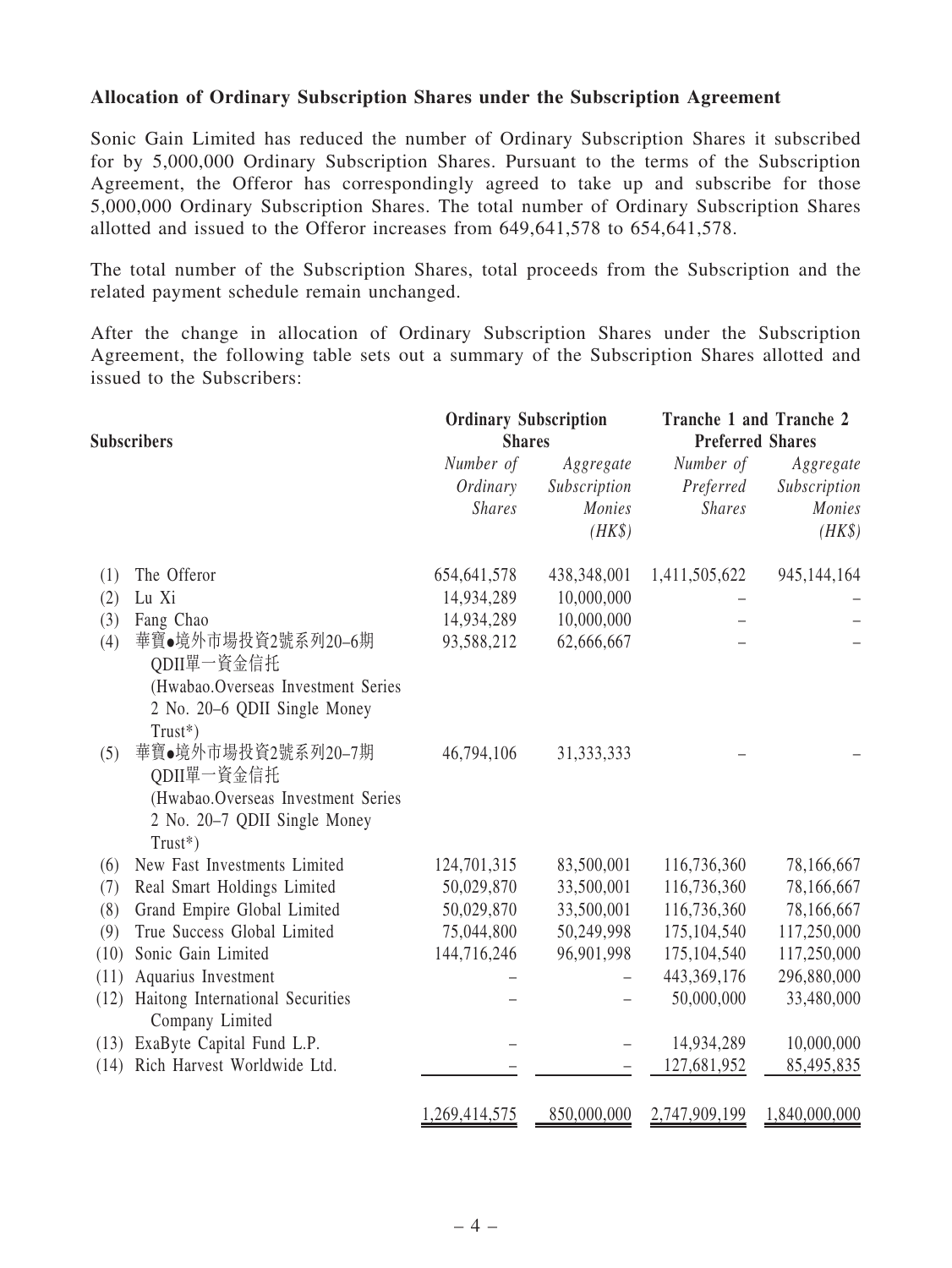### The Subscription Completion

The Board is pleased to announce that the conditions precedent of the Subscription Agreement have been fulfilled and the Subscription Completion took place on 29 July 2016 in accordance with the terms and conditions of the Subscription Agreement, simultaneously with the Acquisition Completion, the CN Subscription Completion and the Divestment Completion.

The gross proceeds of the Subscription amount to HK\$2,690,000,000. The Subscription Price per Subscription Share is HK\$0.6696. Following the satisfaction of all the conditions precedent set out in the Subscription Agreement, the Subscription Shares have been allotted and issued to the Subscribers.

#### THE CN SUBSCRIPTION COMPLETION

As set out in the Joint Announcement and the Circular, on 22 June 2015, the Company (as issuer) and League Way (as subscriber) entered into the CN Subscription Agreement pursuant to which League Way conditionally agreed to subscribe for, and the Company conditionally agreed to issue, the Convertible Note with an aggregate principal amount of HK\$250,000,000.

The Board is pleased to announce that the conditions precedent of the CN Subscription Agreement have been fulfilled and the CN Subscription Completion took place on 29 July 2016 in accordance with the terms and conditions of the CN Subscription Agreement, simultaneously with the Subscription Completion, the Acquisition Completion and the Divestment Completion. Following the satisfaction of all the conditions precedent set out in the CN Subscription Agreement, League Way paid to the Company HK\$12,500,000, being 5% of the principal amount of the Convertible Note, and the Convertible Note has been issued to League Way. Nevertheless, League Way will not be entitled to any of the redemption, conversion, or other rights under the Convertible Note until it has fully paid the issue price in accordance with the terms of the CN Subscription Agreement.

### THE ACQUISITION COMPLETION

The Board is pleased to announce that the conditions precedent of the Acquisition Agreement have been fulfilled and the Acquisition Completion took place on 29 July 2016 in accordance with the terms and conditions of the Acquisition Agreement, simultaneously with the Subscription Completion, the Divestment Completion and the CN Subscription Completion. Following completion of the Acquisition Agreement, the PRC Target has become a wholly-owned subsidiary of the Company.

### THE DIVESTMENT COMPLETION

The Board is pleased to announce that the conditions precedent of the Divestment Agreement have been fulfilled and the Divestment Completion took place on 29 July 2016 in accordance with the terms of the Divestment Agreement, simultaneously with the Subscription Completion, the Acquisition Completion and the CN Subscription Completion. Pursuant to the Divestment Agreement, the Soufun Shares held by the Company have been transferred to the Divestment Group at market price and reflected as an corresponding increase into Current Accounts Receivable. Based on the adjustment mechanism pursuant to the Divestment Agreement as explained in the Circular, the final consideration for the Divestment is HK\$1.00. Upon the Divestment Completion, the Restructured Group has ceased to own or otherwise hold responsible for any assets or liabilities of the Divestment Group; and the principal business of the Restructured Group has changed from hotel and restaurant operations as carried out by the Divestment Group to upstream oil exploration, development and production of crude oil as carried out by the PRC Target.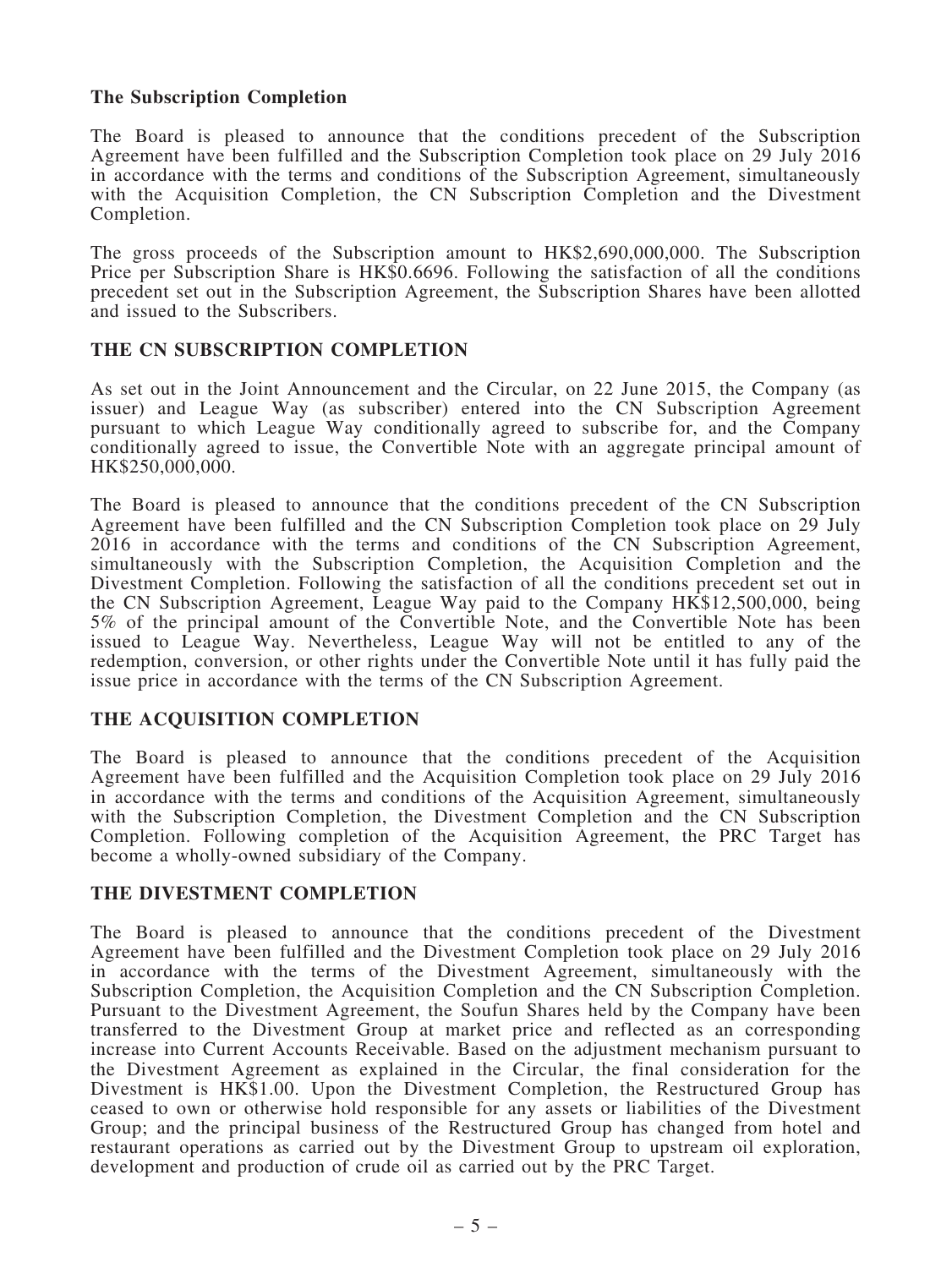#### SHAREHOLDING STRUCTURE OF THE COMPANY

The table below sets out the shareholding structure of the Company (i) immediately before S&P Completion; (ii) immediately upon S&P Completion and as at the date of this joint announcement (assuming no conversion of the Convertible Bonds, the Convertible Note and the Preferred Shares); and (iii) immediately upon S&P Completion and as at the date of this joint announcement (assuming conversion in full of the Convertible Bonds (taking into account of the adjustment of CB Conversion Price as detailed in the section headed ''Letter from the Board — Adjustment to the CB Conversion Price of the Convertible Bonds'' of the Circular), the Convertible Note and the Preferred Shares):

|                                                                                                                                                                                                                                                                                           | Immediately before S&P Completion<br>Number of |                          | Immediately upon S&P Completion<br>and as at the date of this joint<br>announcement (assuming no<br>conversion of the Convertible<br>Bonds, the Convertible Note, and<br>Preferred Shares)<br>Number of |                                                      | Immediately upon S&P Completion<br>and as at the date of this joint<br>announcement (assuming conversion<br>in full of the Convertible Bonds,<br>the Convertible Note and<br>Preferred Shares)<br>(Note 1)<br>Number of |                                                    |
|-------------------------------------------------------------------------------------------------------------------------------------------------------------------------------------------------------------------------------------------------------------------------------------------|------------------------------------------------|--------------------------|---------------------------------------------------------------------------------------------------------------------------------------------------------------------------------------------------------|------------------------------------------------------|-------------------------------------------------------------------------------------------------------------------------------------------------------------------------------------------------------------------------|----------------------------------------------------|
|                                                                                                                                                                                                                                                                                           | Ordinary Shares                                | $\%$                     | Ordinary Shares                                                                                                                                                                                         | %                                                    | Ordinary Shares                                                                                                                                                                                                         | $\%$                                               |
| Seller 1<br>Seller <sub>2</sub>                                                                                                                                                                                                                                                           | 173,728,685                                    | 50.02%                   | 34,753,409                                                                                                                                                                                              | 2.15%                                                | 34,753,409<br>344,754,077                                                                                                                                                                                               | 0.53%<br>5.28%                                     |
| The Sellers                                                                                                                                                                                                                                                                               | 173,728,685                                    | 50.02%                   | 34,753,409                                                                                                                                                                                              | 2.15%                                                | 379,507,486                                                                                                                                                                                                             | 5.82%                                              |
| The Offeror<br><b>IDG</b> Technology<br>Lin Dongliang (林棟梁)<br>Aquarius Investment (Note 3)                                                                                                                                                                                               | 36,024,724<br>11,500,000<br>12,910,000         | 10.37%<br>3.31%<br>3.72% | 829,641,578<br>11,500,000<br>12,910,000                                                                                                                                                                 | 51.32%<br>0.71%<br>0.80%<br>$\overline{\phantom{0}}$ | 3,682,107,408<br>11,500,000<br>12,910,000<br>443,369,176                                                                                                                                                                | 56.44%<br>0.18%<br>0.20%<br>6.80%                  |
| Lu Xi (Note 2)<br>Fang Chao (Note 2)<br>華寶●境外市場投資2號系列20–6期 QDII<br>單一資金信托                                                                                                                                                                                                                 |                                                |                          | 14,934,289<br>14,934,289                                                                                                                                                                                | 0.92%<br>0.92%                                       | 14,934,289<br>14,934,289                                                                                                                                                                                                | 0.23%<br>0.23%                                     |
| (Hwabao.Overseas Investment Series 2<br>No 20-6 QDII Single Money Trust*)<br>(Note 2)<br>華寶●境外市場投資2號系列20-7期 QDII<br>單一資金信托<br>(Hwabao.Overseas Investment Series 2                                                                                                                        |                                                |                          | 93,588,212                                                                                                                                                                                              | 5.79%                                                | 93,588,212                                                                                                                                                                                                              | 1.43%                                              |
| No 20-7 QDII Single Money Trust*)<br>(Note 2)<br>New Fast Investments Limited (Note 2)<br>Real Smart Holdings Limited (Note 2)<br>Grand Empire Global Limited (Note 2)<br>True Success Global Limited (Note 2)<br>Sonic Gain Limited (Note 2)<br>Haitong International Securities Company |                                                |                          | 46,794,106<br>124,701,315<br>50,029,870<br>50,029,870<br>75,044,800<br>144,716,246                                                                                                                      | 2.89%<br>7.71%<br>3.09%<br>3.09%<br>4.64%<br>8.95%   | 46,794,106<br>241, 437, 675<br>166,766,230<br>166,766,230<br>250,149,340<br>319,820,786                                                                                                                                 | 0.72%<br>3.70%<br>2.56%<br>2.56%<br>3.83%<br>4.90% |
| Limited (Note 2)<br>ExaByte Capital Fund L.P. (Note 2)<br>Rich Harvest Worldwide Ltd. (Note 2)                                                                                                                                                                                            |                                                |                          |                                                                                                                                                                                                         |                                                      | 50,000,000<br>14,934,289<br>127,681,952                                                                                                                                                                                 | 0.77%<br>0.23%<br>1.96%                            |
| Public Shares Subscribers (Note 2)                                                                                                                                                                                                                                                        |                                                |                          | 614,772,997                                                                                                                                                                                             | 38.03%                                               | 1,507,807,398                                                                                                                                                                                                           | 23.11%                                             |
| The Offeror and parties acting<br>in concert with it                                                                                                                                                                                                                                      | 60,434,724                                     | 17.40%                   | 1,473,824,575                                                                                                                                                                                           | 91.16%                                               | 5,662,693,982                                                                                                                                                                                                           | 86.80%                                             |
| League Way (Note 4)                                                                                                                                                                                                                                                                       |                                                |                          |                                                                                                                                                                                                         |                                                      | 373, 357, 228                                                                                                                                                                                                           | 5.72%                                              |
| Other existing public Shareholders                                                                                                                                                                                                                                                        | 113,162,591                                    | 32.58%                   | 113,162,591                                                                                                                                                                                             | $7.00\%$                                             | 113,162,591                                                                                                                                                                                                             | 1.73%                                              |
| Total                                                                                                                                                                                                                                                                                     | 347,326,000                                    | 100.00%                  | 1,616,740,575                                                                                                                                                                                           | 100.00%                                              | 6,523,721,287                                                                                                                                                                                                           | 100.00%                                            |
| Total public Shareholders (before<br>Mr. Mo resigns as Director)                                                                                                                                                                                                                          | 113,162,591                                    | 32.58%                   | 727,935,588                                                                                                                                                                                             | 45.02%                                               | 1,994,327,217                                                                                                                                                                                                           | 30.57%                                             |
| Total public Shareholders (after<br>Mr. Mo resigns as Director after close<br>of the Offer)                                                                                                                                                                                               | 113,162,591                                    | 32.58%                   | 762,688,997                                                                                                                                                                                             | 47.17%                                               | 2,373,834,703                                                                                                                                                                                                           | 36.39%                                             |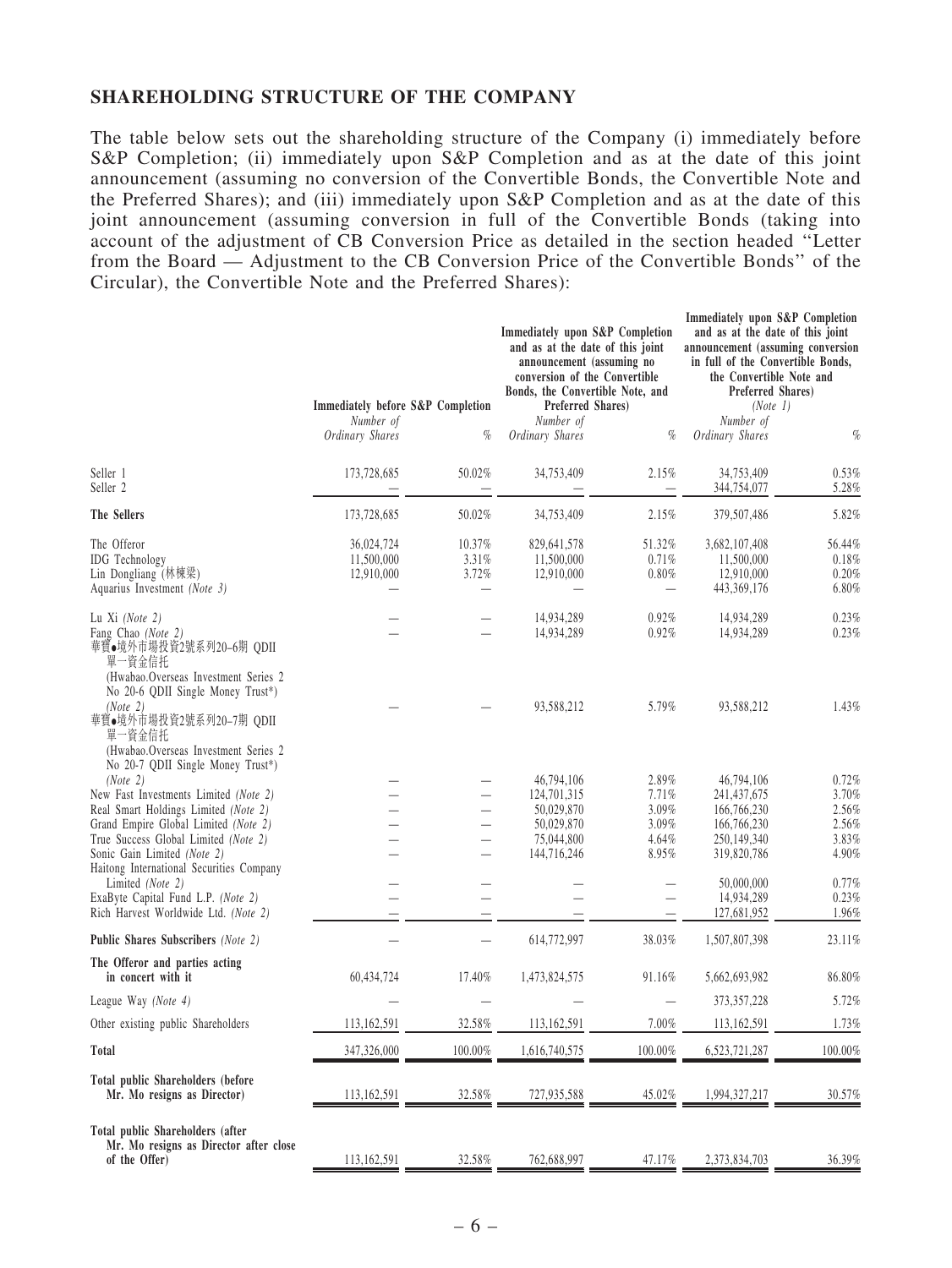#### *Notes:*

- (1) The calculation of the total number of CB Conversion Shares is based on the Adjusted CB Conversion Price of HK\$0.0672 per CB Conversion Share, details of which are set out in the subsection headed ''Adjustment to the CB Conversion Price of the Convertible Bonds'' in the section headed ''Letter from the Board'' in the Circular.
- (2) Given that the Public Shares Subscribers are not connected persons to the Offeror, their subscription of the Ordinary Subscription Shares and Preferred Shares are not financed by any connected persons of the Company and they will not become connected persons of the Company as a result of the Subscription or after full conversion of the Preferred Shares/Convertible Note, the interests of the Public Shares Subscribers in the Company upon the Subscription Completion and/or conversion of the Preferred Shares/Convertible Note shall form part of the Company's public shareholding. The Public Shares Subscribers are parties acting in concert with the Offeror as the Public Shares Subscribers were introduced by the Offeror and the terms of the Subscription Agreement were negotiated between the Company and the Offeror (for itself and on behalf of the other Subscribers) and all the Subscribers entered into the Subscription Agreement (being one single agreement) together with the Company.
- (3) Aquarius Investment is held as to 9% by Mr. Wang, who is the chief executive officer and an executive director of Titan Gas Holdings, and a director of Standard Gas and Aquarius Investment. Further, Mr. Wang holds an approximately 8.05% equity interest in Titan Gas Holdings.
- (4) Given League Way is independent of the Offeror, its subscription of the Convertible Note is not financed by any connected persons of the Company and it will not become a connected person of the Company as a result of the CN Subscription or conversion of the Convertible Note, the interests of League Way in the Company upon the Subscription Completion and/or after conversion of the Convertible Note shall form part of the Company's public shareholding.
- (5) In the above shareholding table, (i) under the columns ''Immediately before S&P Completion'', and ''Total public Shareholders'' refer to the shareholding interest in the Company under ''Other existing public Shareholders''; (ii) under the columns ''Immediately upon S&P Completion and as at the date of this joint announcement (assuming no conversion of the Convertible Bonds, the Convertible Note, and Preferred Shares)'', ''Total public Shareholders'' refer to the total shareholding interest in the Company under ''The Sellers'', ''Public Shares Subscribers'' and ''Other existing public Shareholders''; (iii) under the column ''Immediately upon S&P Completion and as at the date of this joint announcement (assuming conversion in full of the Convertible Bonds, the Convertible Note and Preferred Shares)'', ''Total public Shareholders'' refer to the total shareholding interest in the Company under ''The Sellers'', ''Public Shares Subscribers'', ''League Way'' and ''Other existing public Shareholders''.

### UNCONDITIONAL MANDATORY CASH OFFER

Immediately after the S&P Completion (prior to the Subscription Completion and the CN Subscription Completion), the Offeror and parties acting in concert with it became interested in an aggregate of 199,410,000 Ordinary Shares (representing approximately 57.41% of the total number of Ordinary Shares in issue as at the date of the S&P Completion and prior to the Subscription Completion and the CN Subscription Completion) and the Sale Bonds with an aggregate principal amount of HK\$96,832,526. Accordingly, pursuant to Rule 26.1 of the Takeovers Code, the Offeror is required to make an unconditional mandatory cash offer for all the issued Ordinary Shares (other than those already owned or agreed to be acquired by the Offeror and parties acting in concert with it). Essence Securities will, on behalf of the Offeror, make the Offer.